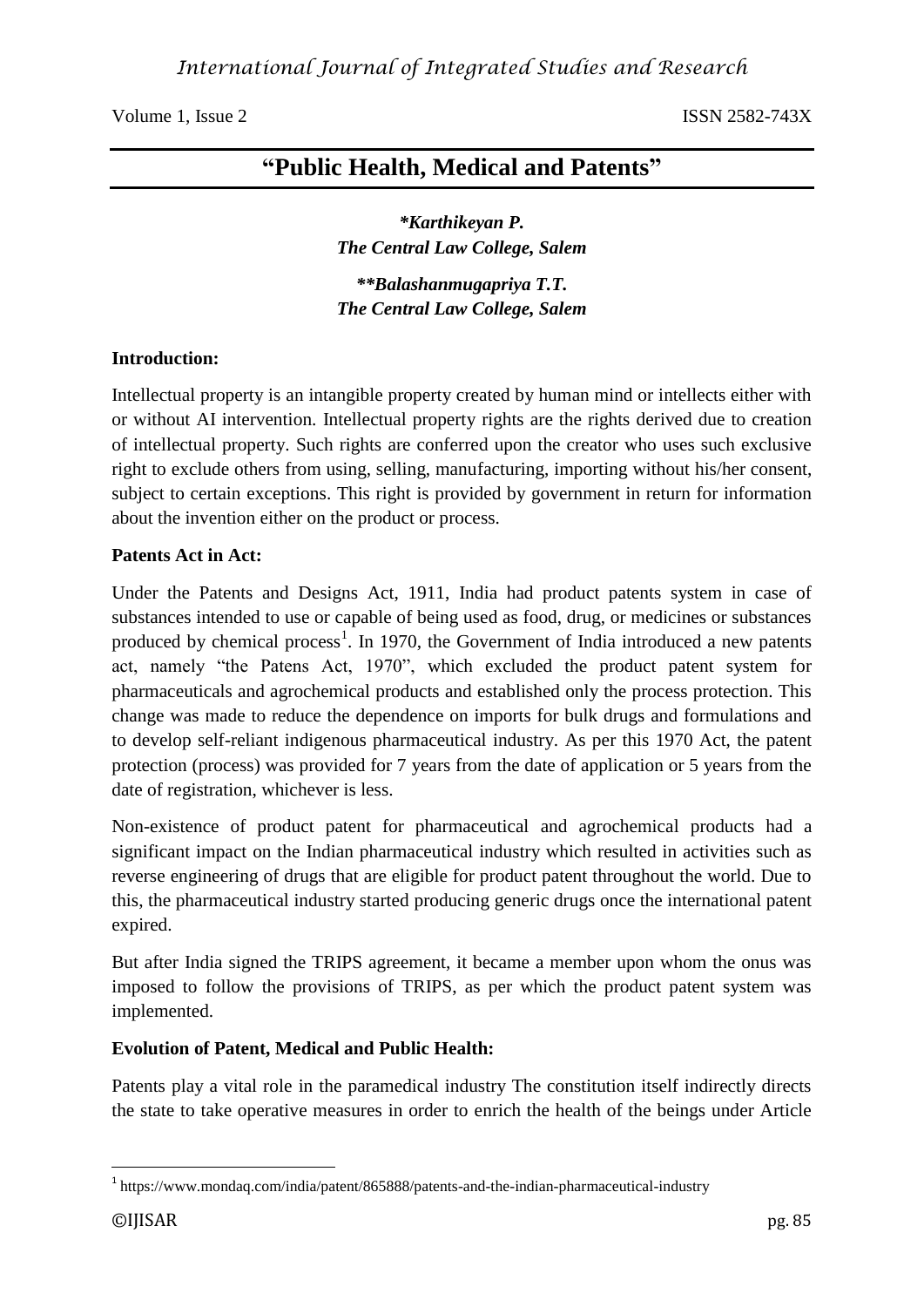14 and 21<sup>2</sup>. As of other countries where products or process are granted with patent protection, the Indian patents act provides patent protection for the product and process. Let's observe the role of patent with the paramedical industry accordance with public health also its evolution.

# **Kinds of paramedical patent:**

Most commonly patents are under two category product and process patent. Product patent is given to the complete manufactured product and process patent is where the process of creating and manufacturing a product. Other few kinds of paramedical patent includes

- $\triangleright$  Formation patent
- $\triangleright$  Compound patents
- $\triangleright$  Technology patents

# *Formulation Patent*

Protection is claim for the composition of the paramedical dosage of the drug. It includes the formulation of particular drug, or class of drugs. This type of patent is taken into consideration for research purposes.

# *Compound Patent*

The chemical structure and component of the drug can be patented. This deals with the composition of chemical matters in the drug.

# *Technology Patent*

Technology includes medical devices used in paramedical industry. Medical devices are patentable in India. Patents Act discuses about medical devices patent, under section 3(i),(f) and  $(k)$ . Medical devices includes both software and hardware components<sup>3</sup>.

# **WTO and Pharmaceutical patents:**

The agreement on Trade Related Aspects of Intellectual Property Rights was negotiated during the Uruguay round trade negotiations of GATT. Pharmaceutical industry was one of the important reasons for incorporating intellectual property issues in GATT. After India signed the TRIPS agreement, it was made to comply with TRIPS provisions which made India to amend its patent law. The amendments were made in a series form, where the first amendment was in form of the Patents Amendment Act, 1999, to give a pipeline protection till country starts providing product patents. Later, Patents Amendment Act, 2002 was made, by which the tenure of patent protection was amended to 20 years for all category of

<sup>1</sup> <sup>2</sup>http://www.legalserviceindia.com/legal/article-3717-patents-and-public-

health.html#:~:text=The%20Indian%20Constitution%20also%20indirectly,not%20merely%20to%20import%20 inventions

<sup>&</sup>lt;sup>3</sup>https://www.lexology.com/library/detail.aspx?g=056861c0-14db-4e15-afd4-

bacaf7dbd051#:~:text=As%20such%2C%20medical%20devices%20are,best%20avoided%20in%20this%20sce nario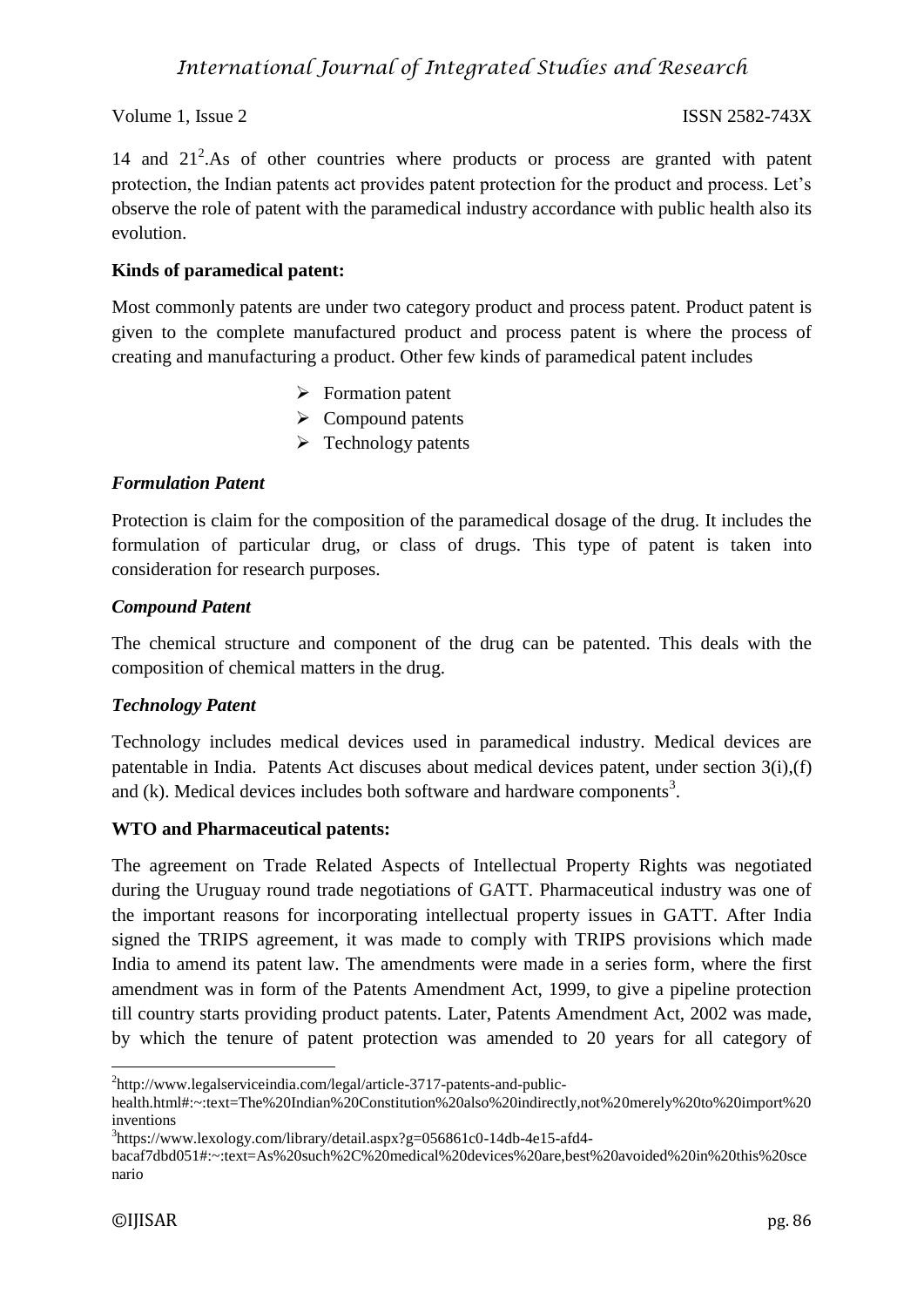invention. In the year 2005, third amendment was made via which product patent regime was introduced again in India.

# **Compulsory licensing:**

The patents Act provides for compulsory licensing and licences of right. This is one of the most essential in patent law. It is enforced to prevent the abuse of patent rights which may arise when the patent holder tries to pre-empt entry of competitors using his statutory rights.<sup>4</sup> According to Section- 84, compulsory licensing can be provided only after 3 years has lapsed form the time of grant of patent. Such compulsory licensing shall be issued in the following cases,

- When the patented invention is not available to public at affordable price
- The reasonable requirement of the public not been satisfied with regards to patented invention<sup>5</sup>.

In NATCO PHARMA Ltd., INDIA V. BAYER CORPORATION, USA, the then controller of patents issued the order of grant of first compulsory license for patents in India. This patent was related to drug SORAFENIB TOSYLATE sold under the brand name NEXAVAR by Bayer. After getting compulsory licence NACTO manufactured the drug and provided 6% of net sale as 'Royalty' to Bayer at the end of each quarter.

The Patents Act also provided for compulsory licensing for export of patent pharmaceutical products under Section- 92A. as per which, a compulsory license may be issued for manufacture and export of such produce to any country having insufficient or non-existence of manufacturing capacity in the pharmaceutical sector for the concerned product to address the public health problems.

# **Case study:**

- BISWANTH PRASAD RADHEY SHYAM Vs HINDUSTAN METAL INDUSTRIES the bench stated that it is important to make improvement and satisfy the test of invention in order to make the device patentable<sup>6</sup>.

# **Public health with patents**

Patent role in medical industry is different from other patents as it deals with the life of the beings. It is important to thoroughly go through the product and its process in order to prohibit any damages in future. The CATO institute referred a decision on a Canadian case which happened on 2002. In the patent case it was said that in the matter of utility of the product it requires two things demonstration and sound prediction of future in the case of a

 4 Injunctive Relief (Chapter 4) - Patent Remedies and Complex Products (cambridge.org)

<sup>&</sup>lt;sup>5</sup> Intellectual Property Umbrella: Section 90(Terms And Conditions Of Compulsory Licenses) Natco Pharma Ltd. Vs. Bayer Corporation (ipumbrella.blogspot.com)

<sup>6</sup> https://www.lexology.com/library/detail.aspx?g=056861c0-14db-4e15-afd4-

bacaf7dbd051#:~:text=As%20such%2C%20medical%20devices%20are,best%20avoided%20in%20this%20sce nario